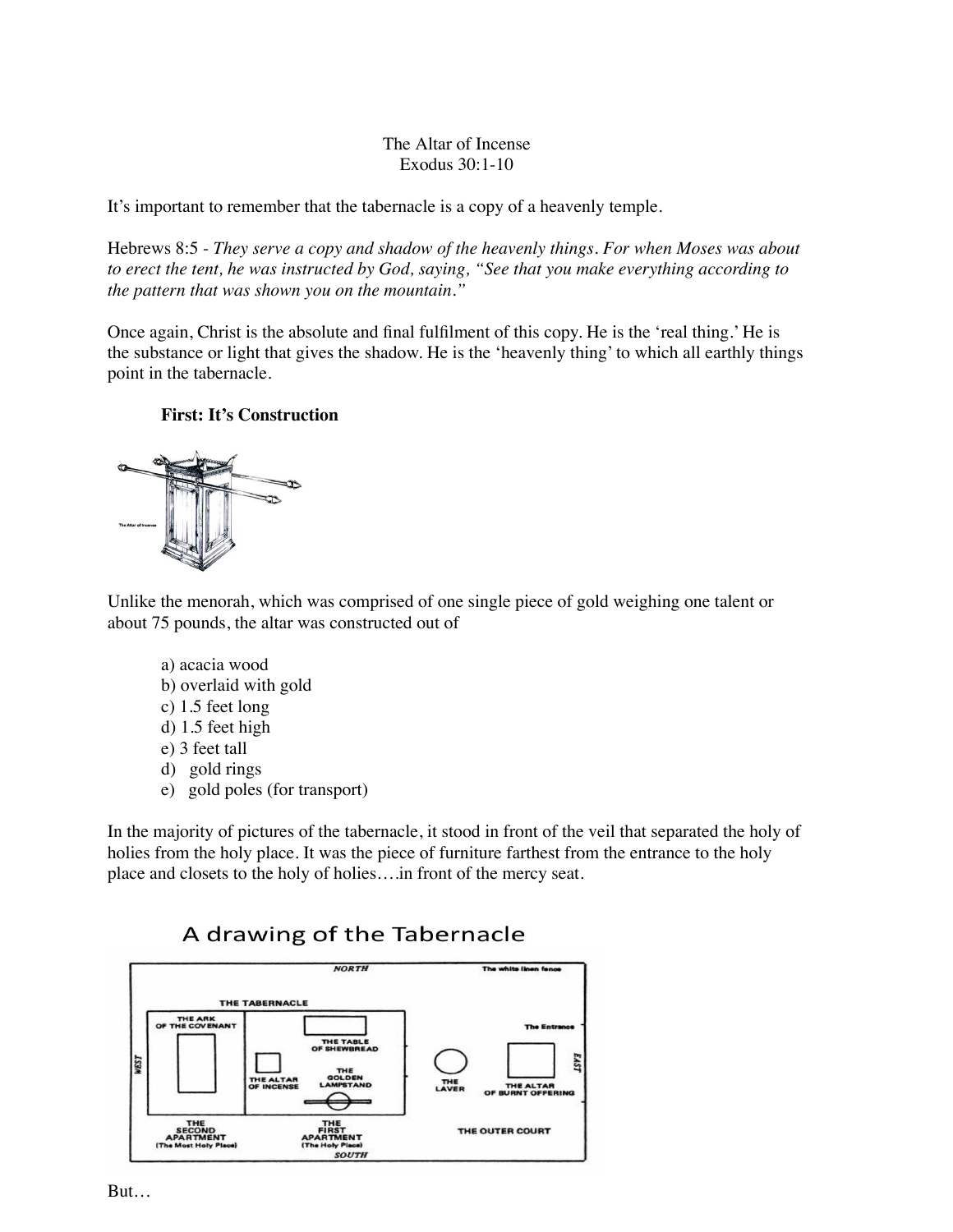Hebrews 9:3-4 - *Behind the second curtain was a second section called the Most Holy Place,* <sup>4</sup> having the golden altar of incense and the ark of the covenant

## **Second: It's Purpose**

- a) Aaron was instructed to burn incense on the altar each morning and at twilight, every day, as a regular offering to the Lord (Exodus 30:7–8).
- b) God gave the recipe for making the incense and stipulated that no other incense ever be burned on the altar (verses 34–38).
- c) The fire used to burn the incense was always taken from the altar of burnt offering outside the sanctuary (Leviticus 16:12).
- d) Never was the altar of incense to be used for a burnt offering, a grain offering, or a drink offering (Exodus 30:9). "HB/no unauthorized incense"
- e) Once a year, on the Day of Atonement, the high priest was to put blood on the horns of the altar of incense to cleanse it. The altar of incense was called "most holy to the Lord" (verse 10).

The altar of incense is associated with prayer –

Luke 1:8-11 – *Now while he was serving as priest before God when his division was on* duty,<sup>9</sup> according to the custom of the priesthood, he was chosen by lot to enter the temple of the Lord and burn incense. <sup>10</sup> And the whole multitude of the people were praying outside at the hour *of incense. 11 11 And there appeared to him an angel of the Lord standing on the right side of the altar of incense.*

And also, with protection -

Leviticus 16:12-13 - *And he shall take a censer full of coals of fire from the altar before the LORD,* and two handfuls of sweet incense beaten small, and he shall bring it inside the veil <sup>13</sup> and put *the incense on the fire before the LORD, that the cloud of the incense may cover the mercy seat that is over the testimony, so that he does not die.* 

On the Day of Atonement, the high priest was to take some of the incense into the holy of holies, the cloud of smoke rising from the censer intended to cover the ark of the covenant.

The cloud created a barrier between the high priest and God, much like God hid Moses in the cleft of the rock so that his glory did not 'burn' Moses to death

Exodus 33:18-23 - *Moses said, "Please show me your glory."* <sup>19</sup> And he said, "I will make all my *goodness pass before you and will proclaim before you my name 'The LORD.' And I will be gracious to whom I will be gracious, and will show mercy on whom I will show mercy.20 20 But," he said, "you cannot see my face, for man shall not see me and live."21 21 And the LORD said, "Behold, there is a place by me where you shall stand on the rock,* <sup>22</sup> and while my glory passes by I will *put you in a cleft of the rock, and I will cover you with my hand until I have passed by.* <sup>23</sup> Then I *will take away my hand, and you shall see my back, but my face shall not be seen."*

John 1:1 & 14 - *In the beginning was the Word, and the Word was with God, and the Word was God.…And the Word became flesh and dwelt among us, and we have seen his glory, glory as of the only Son[d] from the Father, full of grace and truth.* 

"What a Beautiful Name" Song Story - https://www.youtube.com/watch?v=b6snOj0oZDU

The Old Testament doesn't say much else about the altar of incense, but the New Testament does shed light on its purpose and function

## **Third: It's New Testament Understanding**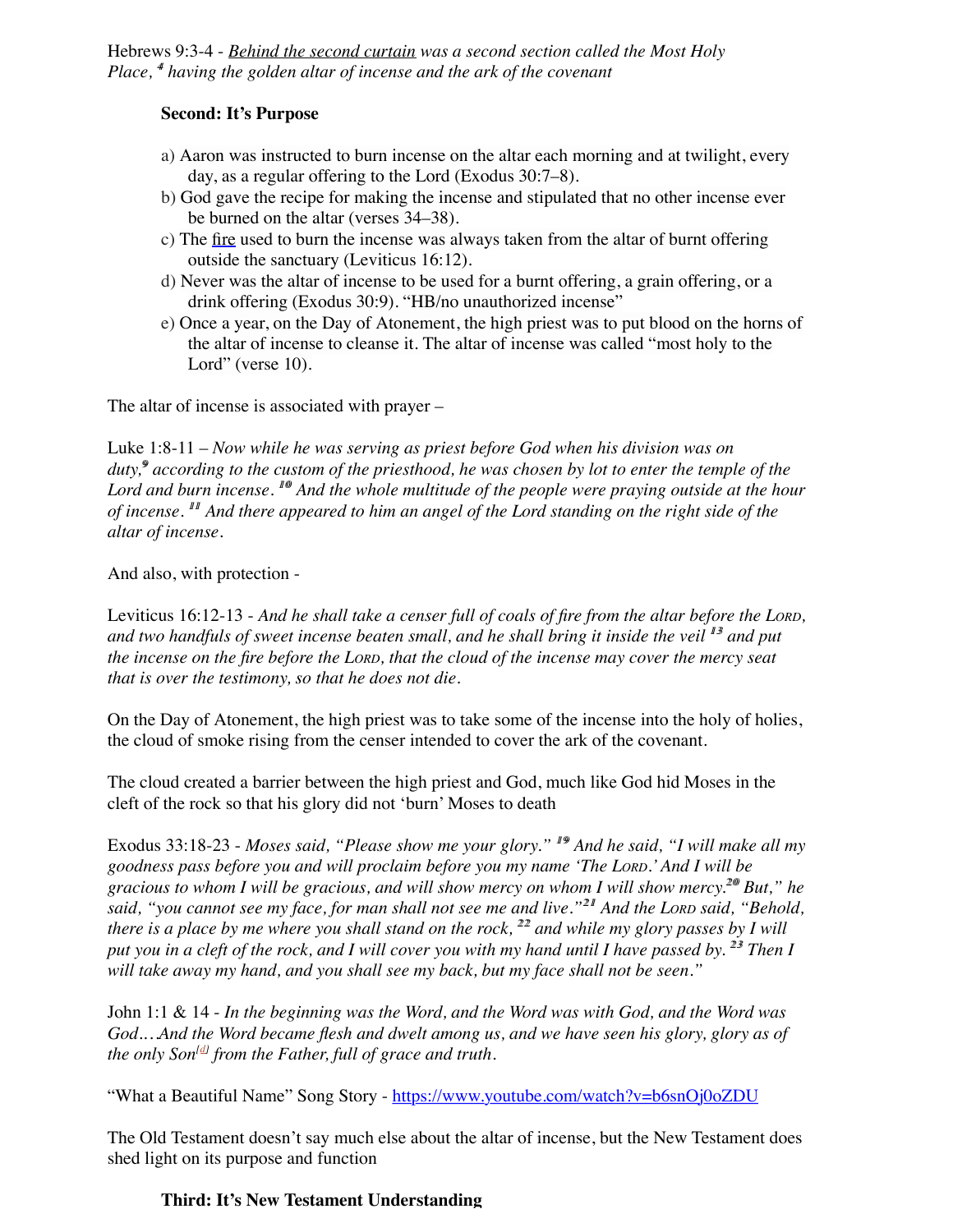When John was taken up into heaven in the Revelation, he observed the Lamb being worshipped in the use of golden bowls of incense, which, according to John, are the prayers of the saints

Revelation 5:8-10 - *And when he had taken the scroll, the four living creatures and the twentyfour elders fell down before the Lamb, each holding a harp, and golden bowls full of incense, which are the prayers of the saints.* <sup>9</sup> And they sang a new song, saying, "Worthy are *you to take the scroll and to open its seals, for you were slain, and by your blood you ransomed people for God from every tribe and language and people and nation,* <sup>10</sup> and you have made *them a kingdom and priests to our God, and they shall reign on the earth."*

Revelation 8:3-4 - *And another angel came and stood at the altar with a golden censer, and he was given much incense to offer with the prayers of all the saints on the golden altar before the throne, 4 4 and the smoke of the incense, with the prayers of the saints, rose before God from the hand of the angel. 5 5 Then the angel took the censer and filled it with fire from the altar and threw it on the earth, and there were peals of thunder, rumblings,[a] flashes of lightning, and an earthquake.*

What are these prayers of the saints?

Matthew 6:7-10 - *And when you pray, do not heap up empty phrases as the Gentiles do, for they think that they will be heard for their many words. 8 8 Do not be like them, for your Father knows what you need before you ask him. 9 9 Pray then like this: "Our Father in heaven, hallowed be your name. 10 10 Your kingdom come, your will be done, on earth as it is in heaven.*

Side Note: *The Open Secret* and *The Gospel in a Pluralist Society* by Lesslie Newbigin.

It appears the altar of incense was a reminder for the high priest to intercede for Israel. It stood for intercessory prayer.

### **Fourth: The Prayers of the High Priest**

**Third: It's New Testament Understanding**

We often forget the intercessory prayer ministry of Jesus as our high priest. These prayers appear in John 17. What does Jesus pray for us?

- 11 *Keep them in your name*
- 11 *That they may be one*
- 13 *That they may have my joy fulfilled in themselves*
- 15 *Do not take them out of the world*
- 15 *Keep them from the evil one*
- 17 *Sanctify them in the truth*
- 20 *That they also may be in us*
- 22 *That they may be one even as we are one*
- 23 *That they may become perfectly one*
- 24 *May be with me where I am*
- 24 *To see my glory that you have given me*
- 26 *That the love with which you have loved me may be in them*
- 27 *And I in them*

This high priestly intercession is not the only time Jesus prayed for us. Nor did his intercessory prayers finish when he completed his ministry on earth.

Hebrews 7:25 - *…he is able to save to the uttermost those who draw near to God through him, since he always lives to make intercession for them.*

#### **Fifth: Our Application**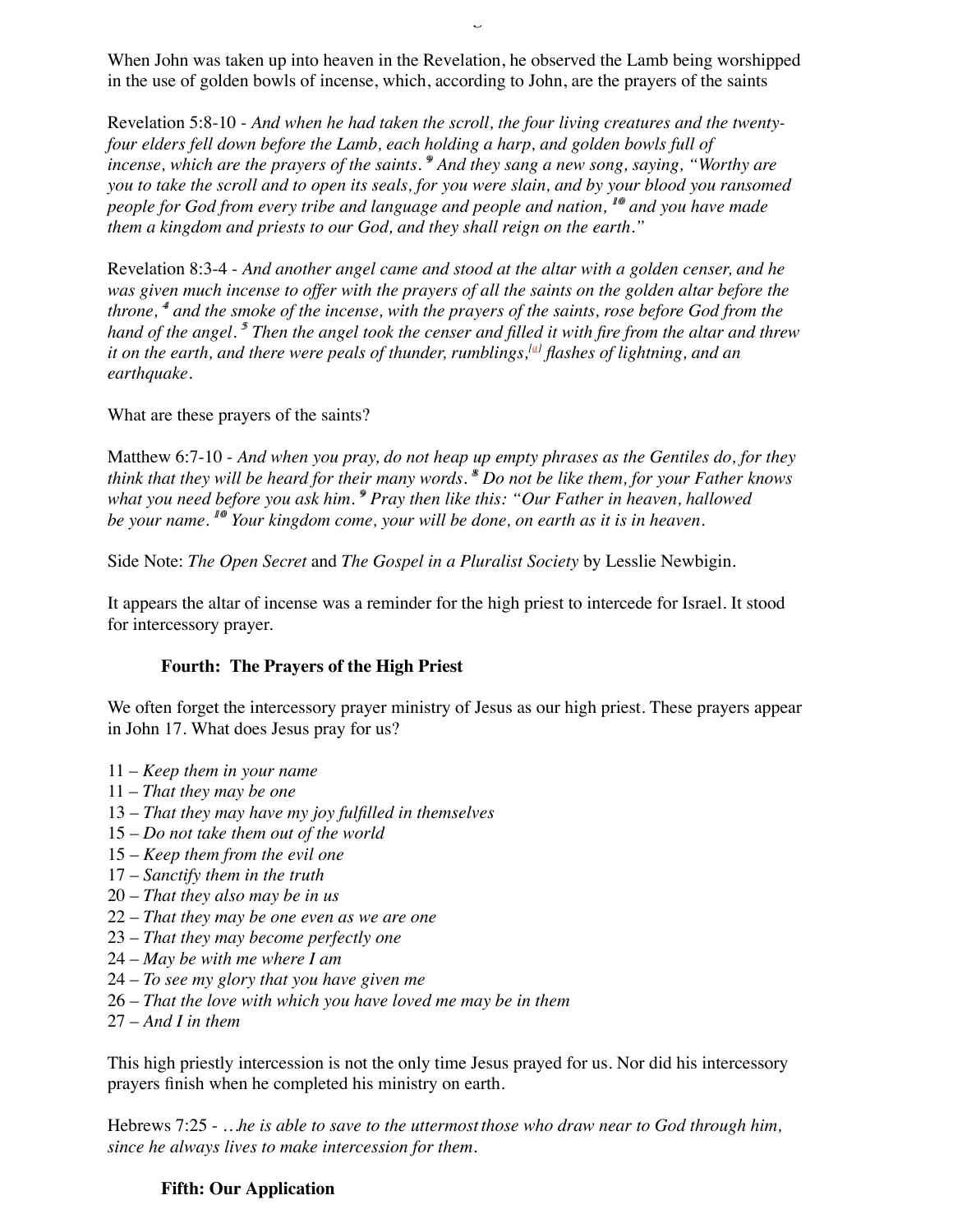Let's remember our responsibility as intercessors

1 Peter 2:9 - *But you are….a royal priesthood, a holy nation….*

One of our functions as priests, just as that of Israel's priests or the high priest, is interceding for people.

Ephesians 6:18 - *praying at all times in the Spirit, with all prayer and supplication. To that end, keep alert with all perseverance, making supplication for all the saints*

1 Timothy 2:1-6 - *First of all, then, I urge that supplications* [needs], *prayers, intercessions* [converse for a cause], *and thanksgivings be made for all people*, <sup>2</sup> for kings and all who are in *high positions, that we may lead a peaceful and quiet life, godly and dignified in every* way. <sup>3</sup> This is good, and it is pleasing in the sight of God our Savior, <sup>4</sup> who desires all people to *be saved and to come to the knowledge of the truth. 5 5 For there is one God, and there is one* mediator between God and men, the man Christ Jesus, <sup>6</sup> who gave himself as a ransom for all, *which is the testimony given at the proper time.*

Here is a list of prayers God prescribes

- a) Thanksgiving 1 Timothy 2:1
- b) Intercession 1 Timothy 2:1
- c) Praise and adoration Psalm 148:1-14
- d) Utter dependence Matthew 6:11
- e) Forgiveness Matthew 6:12 & 1 John 1:9
- f) Protection from evil Matthew 6:13
- g) Seeking wisdom James 1:5
- h) Petitions and supplications  $-1$  Timothy 2:1; Philippians 4:6
- i) Seeking peace Philippians 4:6-7
- j) Salvation Romans 10:9-10

New incense was added to the altar each morning and evening (Ex 30:7-8), we are to "pray without ceasing" (1 Thess 5:17)

### **Conclusion:**

When we think about the altar of incense, we should think about prayer –

- a) The high priest's prayers for Israel
- b) Christ's prayers for us
- c) Our prayers for others

However we pray, and whatever we pray for, let this be our prayer –

Psalm 141:2 - *Let my prayer be counted as incense before you,*

### **One more word about Jesus**

Colossians 1:15-20 & 24-27 - *He is the image of the invisible God, the firstborn of all creation. 16 16 For by him all things were created, in heaven and on earth, visible and invisible, whether thrones or dominions or rulers or authorities—all things were created through him and for him.* <sup>17</sup> And he is before all things, and in him all things hold together.<sup>18</sup> And he is the head of *the body, the church. He is the beginning, the firstborn from the dead, that in everything he might be preeminent.* <sup>*19</sup> For in him all the fullness of God was pleased to dwell,* <sup>20</sup> and through him to</sup> *reconcile to himself all things, whether on earth or in heaven, making peace by the blood of his cross…. Now I rejoice in my sufferings for your sake, and in my flesh I am filling up what is*